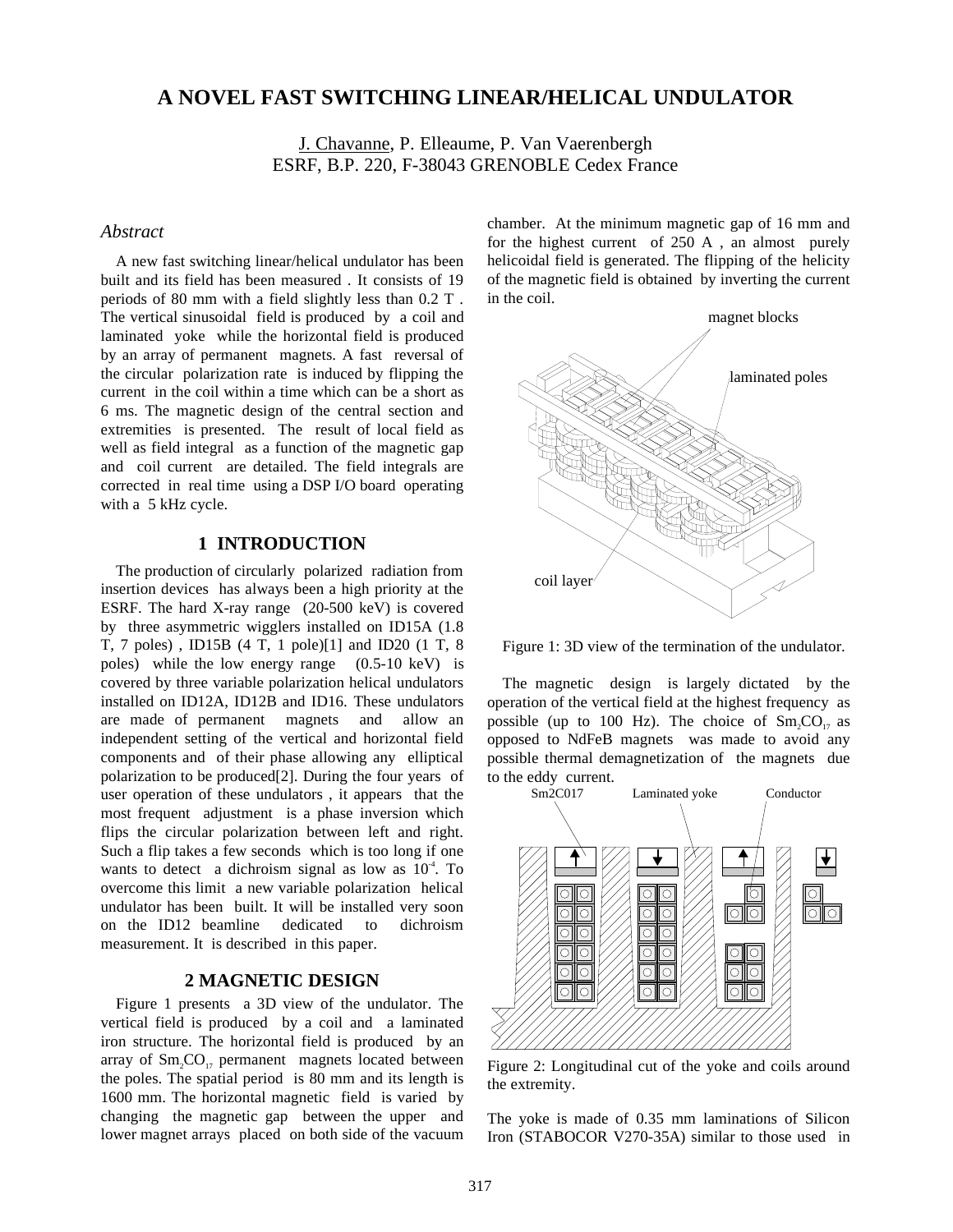50 Hz current transformers. To reduce the total inductance (and simplify the design of the power supply), the coil is made of a conductor with large cross-section ( 7.5 x 7.5 mm with 4 mm diameter hole for water cooling) operated with a maximum current density of 5.7  $\text{A/mm}^2$ . The conductor is wound in and out around the poles from one extremity of the undulator to the other as a single piece. A longitudinal cut of the yoke and coil is presented in Figure 2. Such a winding is simpler and more economical than using individuals coils around each poles. However, due to the large crosssection of the conductor, a single layer of conductor produces an undesirable uniform horizontal field in addition to the sinusoidal vertical field. To minimize this horizontal field, the 6 layers have been interlaced as shown in Figure 1 where the 2nd, 3rd and 5th layers contributes to the horizontal field with the same sign while all other layers contribute with the opposite sign. The field in the upstream and downstream terminations is symmetric (anti-symmetric) for the vertical (horizontal) field components. As a consequence of this choice, one observes a much larger residual field integral in the vertical plane than in the horizontal plane (see section 4). The vertical field integrals are corrected using small coils placed at each extremities. To minimize the mutual inductance between the main and correction coils, the correction coils are placed below the yoke. The horizontal field integrals should be zero by design except for non uniformity of the magnetization in the  $Sm, CO_{17}$  and positioning or machining errors of the yoke and magnets. Residual horizontal field integrals are corrected by winding two long loop extending along the whole undulator in the vertical plane. The 3D magnetic design of the central part as well as the extremity has been made at the ESRF using Radia[3]. The yoke and coil has been manufactured by DANFYSIK. All field measurements and shimming were made at the ESRF.

### **3 CONTROL SYSTEM**

The upper and lower magnet arrays are fixed on two rigid aluminum girders which are part of the standard ESRF support structure used for all conventional permanent magnet undulators allowing a gap change between 16 and 300 mm. The main bipolar power supply is made by HAZEMEYER. Its maximum current is  $\pm$  250 A and maximum voltage  $\pm$ 250 V. The vertical and horizontal field integrals corrections are provided by two 4-quadrant power supplies with a maximum current (voltage) of 12 A (32 V). The shortest flipping time between +250 A and -250 A was observed to be 6 ms. Within such a short transit time, eddy currents develop in the yoke and coils resulting in field integrals transients of short duration (see below). It is therefore essential, if one wants to precisely control the field integral in the AC mode of operation to drive the correction power supplies synchronously with the current in the main power supply. To do so, a DSP VME card is used which allows a precise real time

synchronization of the current in each three power supplies (main, vertical and horizontal corrections) with a time resolution equal to 200µs. Since this insertion device is going to be used as an undulator , the energy of the fundamental depends on the main current. Therefore , in an AC mode of operation, the current versus time must have some *trapezoidal shape* and cannot be a pure sinus. The data acquisition in the beamline is triggered during the flat part of the trapeze where the current is constant. The repetition rate will extend between DC and 10 Hz. At 10 Hz and a 6 ms flipping time of the main current, the Fourrier components extentds to 100 Hz. The vacuum chamber is made with 2 mm thick stainless steel sheets.

### **4 MAGNETIC MEASUREMENTS**

## *4.1 Local Field*

Figure 3 presents the measured vertical field and horizontal field as a function of the longitudinal coordinate for the minimum gap of 16 mm and the maximum current of 250 A. Figure 4 presents the variation of the peak fields as a function of the magnetic gap.



Figure 3 : Horizontal and vertical field components as a function of the longitudinal coordinate for a gap of 16 mm and a current of 250 A.



Figure 4 :Peak horizontal and vertical fields as a function of the magnetic gap for a current of 250 A.

#### *4.2 Field Integrals*

Some multipole shimming has been applied to both the permanent magnet and yoke in order to flatten the